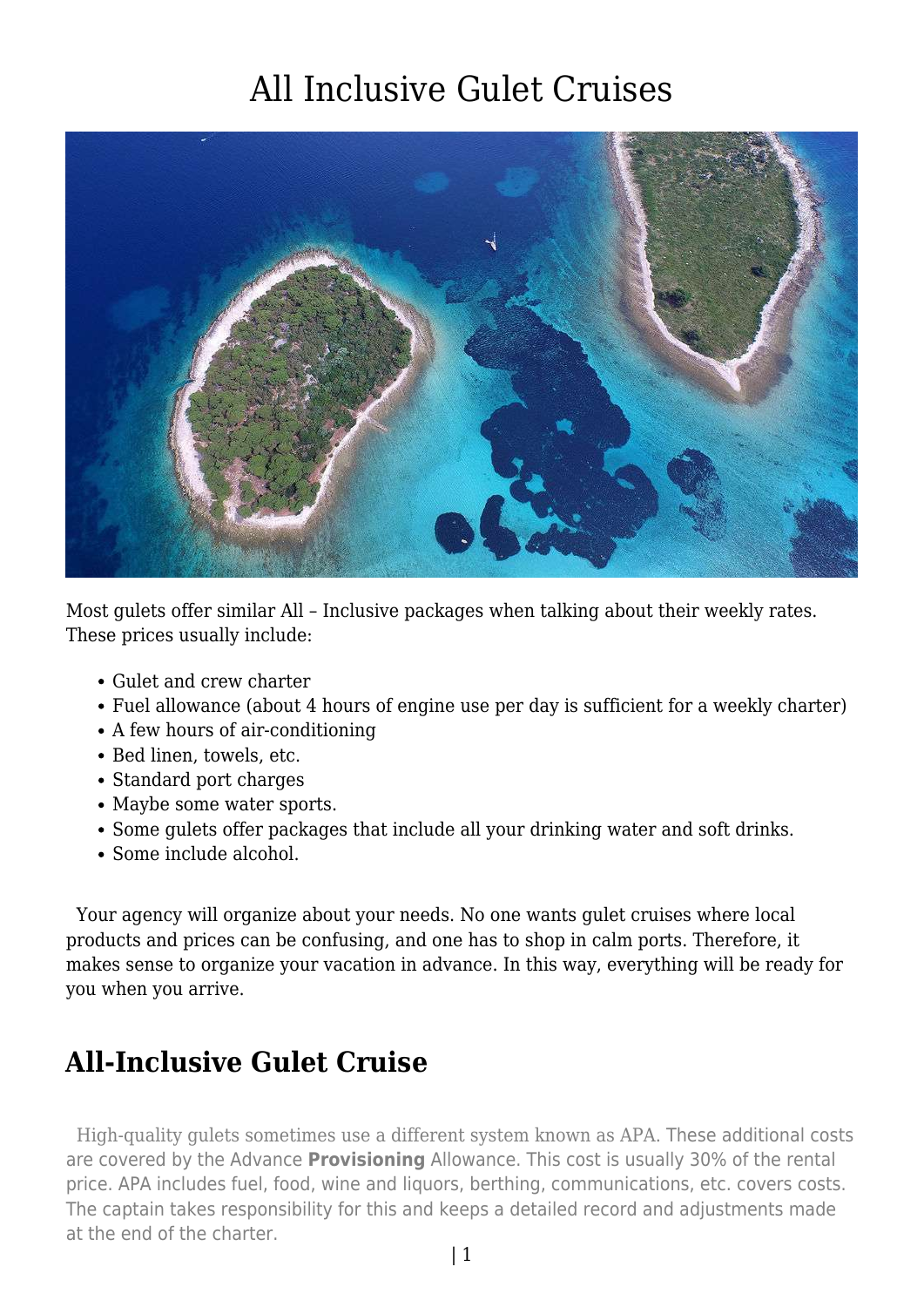If you want to visit countries; where extra formalities are required cost can change. In addition, if you want to enter private marinas, you have to pay an extra fee. It would be in your best interest to talk to your agent beforehand and get information about the extras. Contact us [by clicking here.](https://www.guletbroker.com/)



 So, before making a final decision, have a good chat with your broker to see the inclusive terms. Then everything will be organized in advance. Thus, your gulet will be ready before you arrive.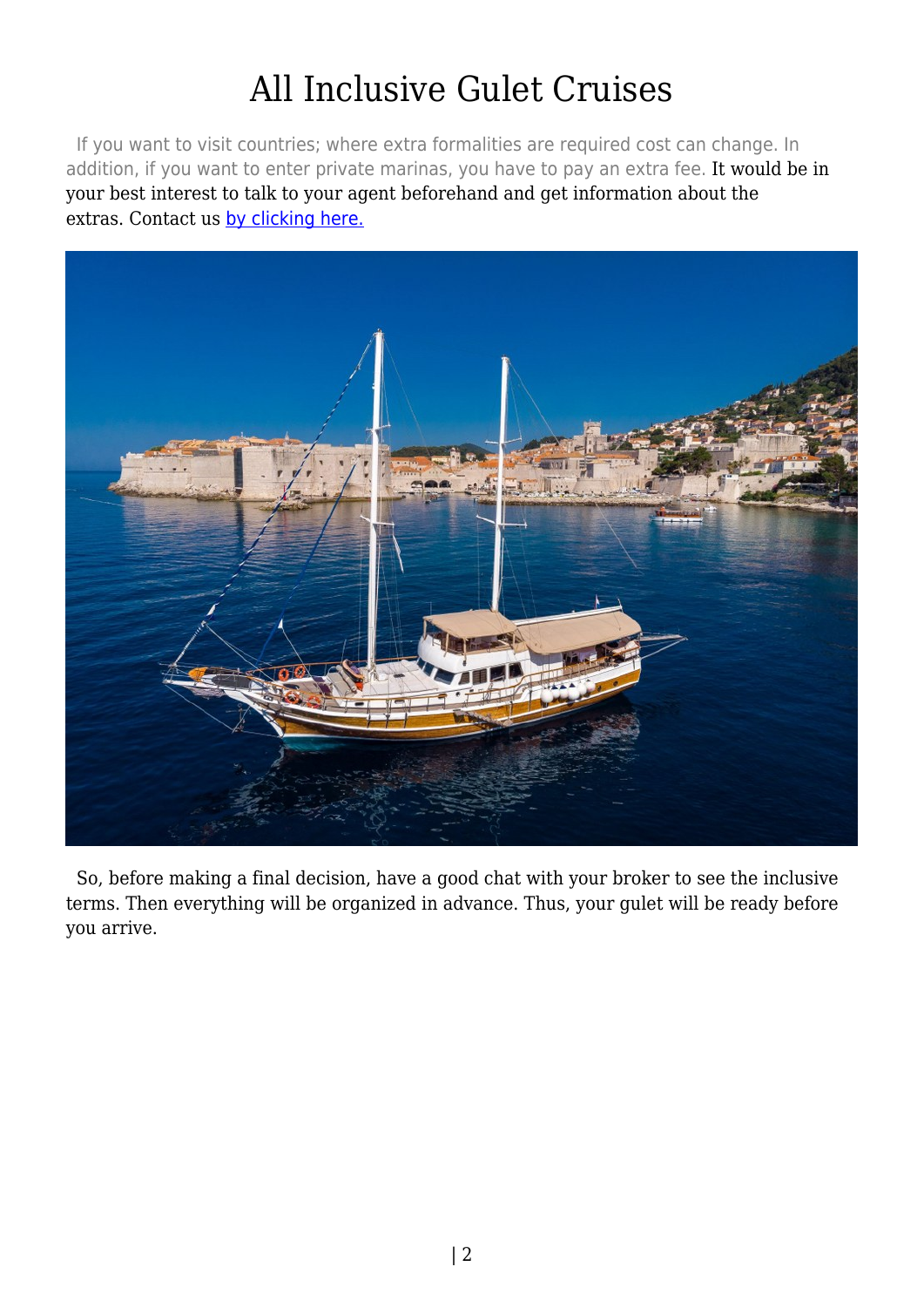